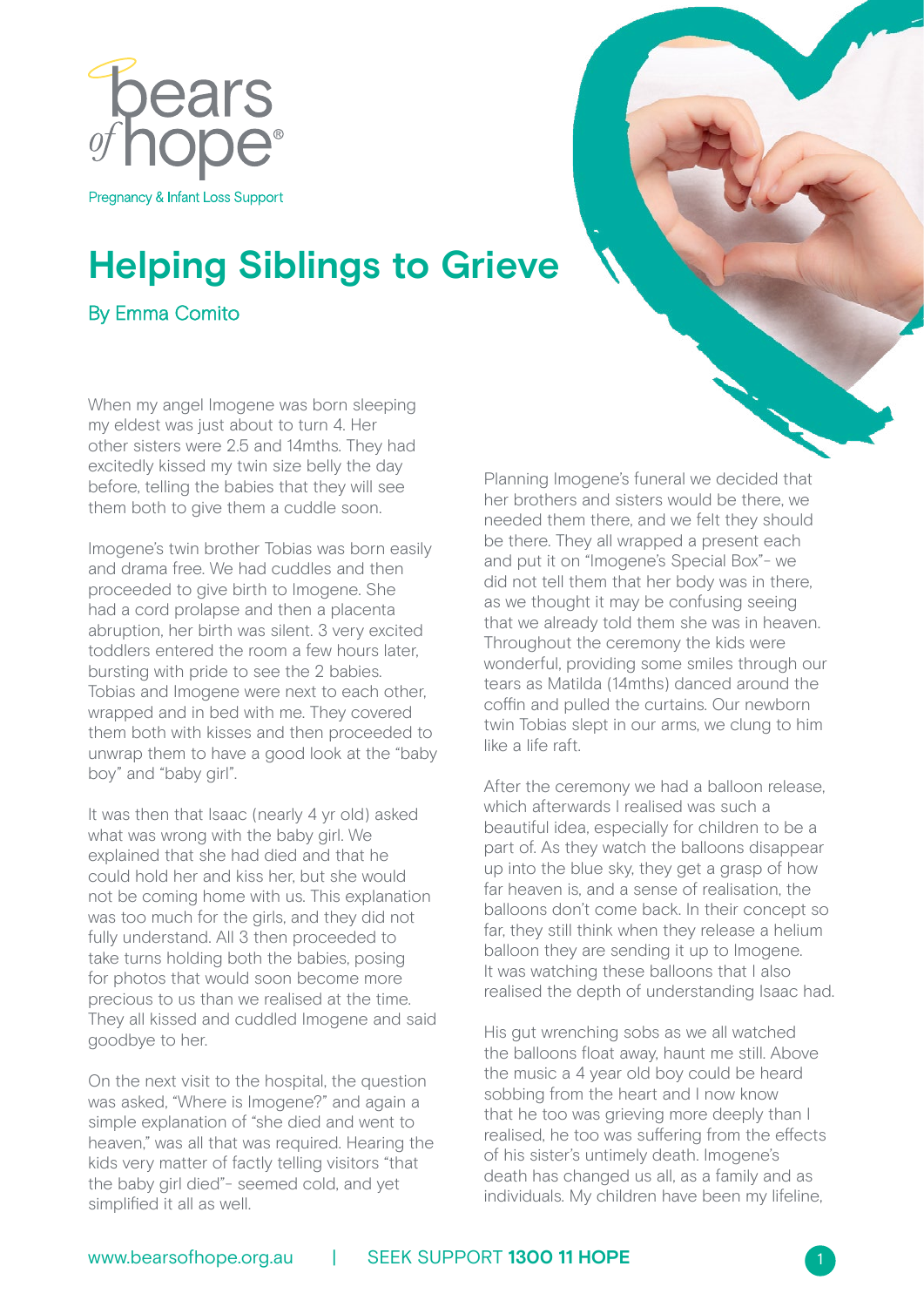

a reason to get out of bed, and have kept me grounded, when really I would like to shut off the world for just a moment.

Kids keep it simple, they keep it real. They need to be told the truth (watered down while they are little). They grieve just like we do, but with less understanding. They feel sad, they feel happy, they are confused, they need reassurance from us, they need lots of cuddles and time- things that at times you are too tired from your own grief to do, but you must. They seem like they are "over it". They are not.

We decided early on that Imogene would be remembered with happiness. That we would teach our children to be proud of their sister in heaven, that they are special to have a sister in heaven. We did not want them to live under a cloud of sadness and we wanted them to realise that while we are devastated and sad that Imogene is not here, that we will always include her as part of our family, our 5th child, our 3rd daughter, their sister. We also needed them to know, that while she is our special angel, they are our special children too, and that we love all our kids just the same, whether they be in heaven or in our arms.

We have taken Isaac to sibling days run by Sids and Kids- these morning teas allow him to share his feelings with counsellors and other children who have had a sibling die. He enjoys these days (we are not sure if it is the food or the session) and seems to come away with more questions, but more settled. Like an adult, it helps to talk and hear other stories and to know you are not alone.

We are always honest. We have told the kids that Imogene's cord broke before she was born, and that mummy and daddy tried their hardest to help her, this seemed to bring them some reassurance. Isaac has blamed us in fits of anger, and we understood that. To him, his parents went to the hospital to have 2 babies, and for a reason he still doesn't fully understand, only 1 baby came home- it must be our fault then… after gentle words and explanation, and reassurance, the anger has diminished, although it can still rear up at times when he is feeling frustrated.

Each of children has a canvas picture board up on the wall in our playroom. When the twins were born, only Tobias's board was put up on the wall. A week later, Isaac asked where was Imogene's board, why was it not on the wall? It answered my question- do I put it up or not? I did. It is now covered with pictures the kids have drawn for Imogene and it gives them a place to put special things for her that they have made. It also makes my wall look complete.

We have a table in the family room with photos of Imogene, a candle and little angels on it. This has become almost sacred to them, Imogene's special table, without me ever having to say something. One of my mother's day gifts from Isaac this year was a plaque with a butterfly on it, to put on this table so I can remember her (like I need to be reminded). But it showed me that he understands and appreciates.

We do take them to the grave to say hello, mainly on special occasions. But, with 4 little kids walking around it is a little bit chaoticwhich is our family life. As we drive past the cemetery (which we do often as it is local) they always wave hello to "Imogene's Special Place." Isaac has asked randomly to go, and we always follow through. But I am finding they are each finding their own way to remember her. We have a couple of books about grief and death written for children which we read to them a lot in the first few months. These books opened up conversation and we adapted the story to fit our situation. The books sit on the bookcase now, and it is occasionally one of the kids will bring it out to read- "Imogene's books" as they are known.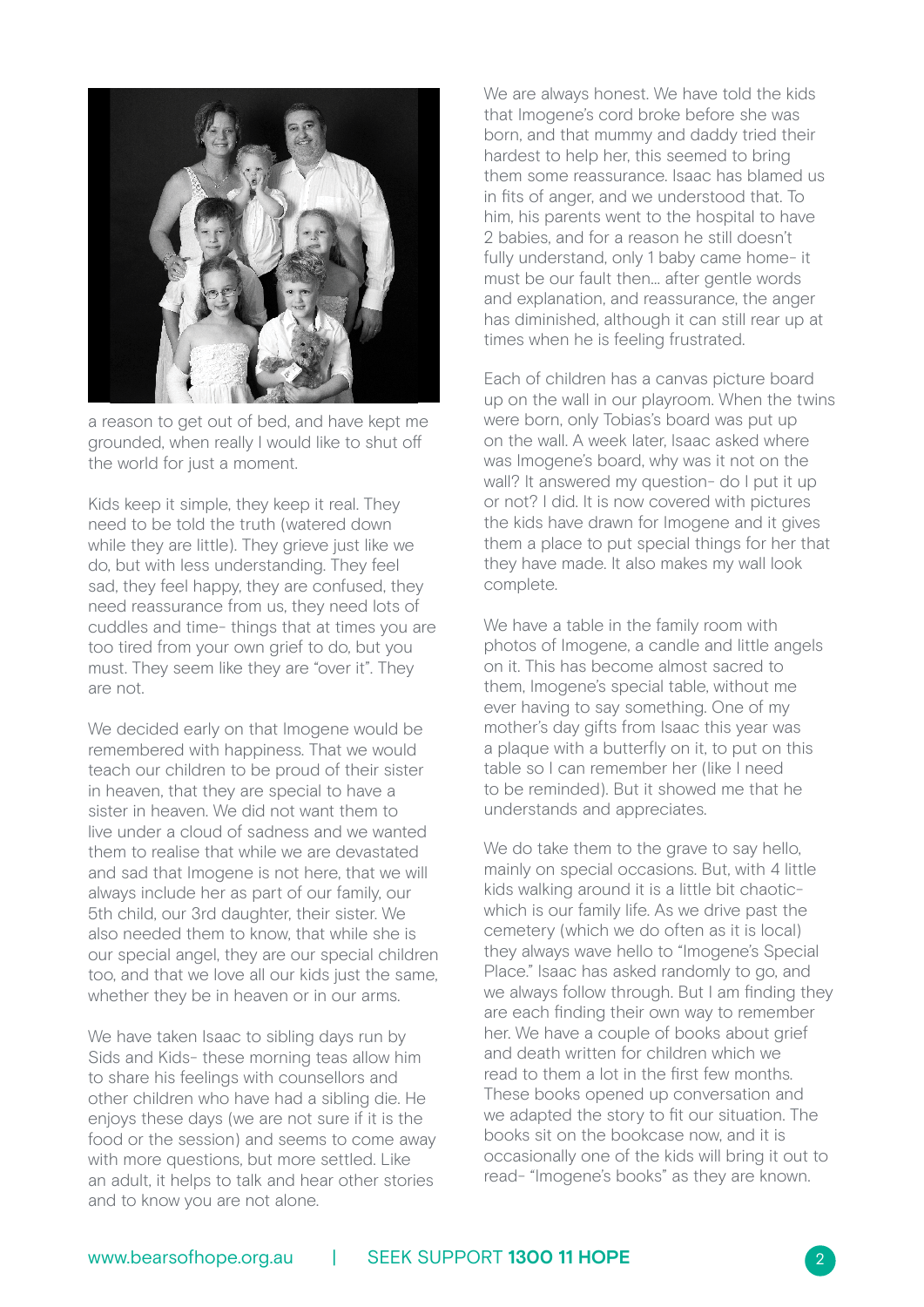Reading books like these are a wonderful way to keep the communication lines open in a non-threatening manner, and give you some time to reflect with them and have a cuddle at the same time.

The kids all know that they can carry Imogene with them in their hearts, and that she can hear them when they speak to her. Many questions have been asked about heaven and what it is like. We made it sound lovely, with lots of lovely things to do and play with- and we must have made it sound too good as Isaac at one point wanted to go there for a swim!

Our Christmas tree is covered with a special ornament for each of the children, including Imogene, as well as Christmas bauble with each of their names on it. We buy a present (with input from the kids) a present for a girl the same as Imogene to put under the Wishing Tree.

For Imogene's 1st Birthday we bought a dolls pram just as we would have if she was here, and then donated it to the playgroup we attend- "Imogene's Pram". We will do this every birthday, probably donating to somewhere relevant each year. This helps both us and the kids to still feel like Imogene is getting a gift, and also to see the benefit it is bringing to someone else.

Tobias and Imogene's 1st Birthday was celebrated with family and many friends. We celebrated a little boy that has put back the smile on our face and we celebrated a special girl whose short life has changed ours forever. The kids were a big part of the planning. We had a massive balloon release and sang Happy Birthday to Imogene- this gave the kids a chance to wish her a happy birthday and celebrate the day. It also started a lot more questions from friends children, those that were too young when she died to understand what happened, and refreshed the older children's memory of her.

Our friends though, are wonderful. They understand our desire to include Imogene, and know that their children need to know about her, because our children will tell them about her!!

Isaac started school this year and we were determined to make sure that right from the start people knew the truth about our family. The school has been great. When we enrolled we filled in a section relating to "things we should know about your child" and in that section we gave a brief outline of Imogene's death and the impact it has had on Isaac and how we are managing as a family. I then spoke to his teacher about Imogene and she has been wonderful and understanding, allowing him to speak about her whenever he wants and always making him feel normal for doing so. The parents have been great too, with most just taking our loss on board and leaving it at that. Some have almost run away from the conversation, and others have put their arm around me and let me know they care, and sadly some have had their own losses and they have been the most understanding.

But the main thing is to be up front and honest- with everyone. I wanted Isaac (and the rest of my kids) to know that they can include Imogene as part of their family to anyone and everyone, including school friends, without ridicule or question. Keep in contact with your child's class teacher and let them know of anniversary dates etc so that they are aware and can be more sympathetic as these days approach.

Isaac takes our Bears of Hope bear to bed, and has the one true family photo beside his bedat his request. We have photos of Imogene around the house and we even showed the kids the video of them meeting Tobias and Imogene- and this seemed to cement her in their minds even more and also made her seem more real to the girls, who were so young at the time.

Scarlette is now 4, the same age as Isaac was when Imogene died. She talks about Imogene a lot, and never lets anyone forget her when talking about how many kids are in our family. Whenever she sees a helium balloon, it is her request that it is released to go to heaven for Imogene to play with. She is always on the lookout for rainbows- as we told the kids that rainbows are all the angels saying hello.